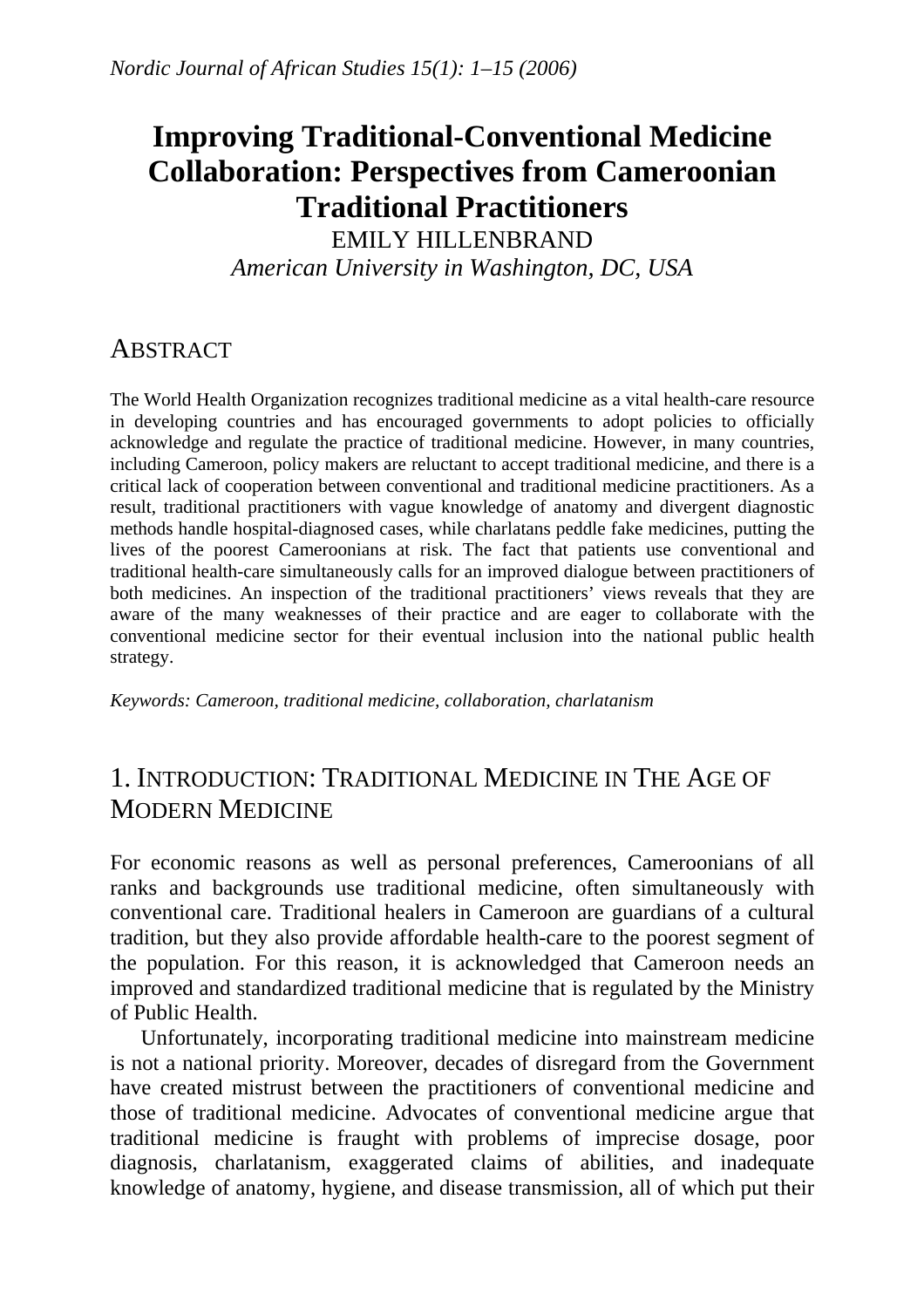patients' health and lives at risk. Traditional practitioners, meanwhile, believe that conventional medicine practitioners and research scientists seek merely to condemn their art or to steal their secrets.

Despite their infamous suspicion and lack of cooperation, traditional healers share many of their critics' concerns. Many readily admit their limitations, are eager to improve their medicine, and are cooperating significantly with practitioners of conventional medicine.

This paper presents the traditional healers' own assessment of their strengths, shortcomings, and needs. It exposes both the resentment they feel toward conventional medicine and the public health sector and the many ways in which they already cooperate. It is an attempt to show where traditional and conventional medicine meet, where they diverge, and how the relationship between modern and traditional medicine might be improved.

### 2. LITERATURE REVIEW

### 2.1 TRADITIONAL MEDICINE SURVIVES IN CAMEROON

Since colonial times, Western medicine was the only formally accepted medicine in Cameroon; all traditional medicine practices were categorically condemned as witchcraft or sorcery and banned (WHO, 1990). Yet, the practice of traditional medicine has survived clandestinely in Cameroon. One of the main reasons Cameroonians still favor traditional medicine is economic: They turn to traditional medicine because they cannot afford pharmaceuticals or conventional medical care (Lantum 1978: 78). A 2002 report from the Ministry of Public Health confirms that the economic crisis and the failure of the social security system have created an intensive return to traditional health services. Today, 7% of the average household health budget goes to traditional medicines. Nearly twice as many people from poor households rely on traditional medicine as do people from rich households (*Strategie Sectorielle de Sante,* 2002: 32–49).

A second reason for traditional medicine's survival and continued popularity is one of heritage and custom. Healers understand the social problems and cultural experience of their communities: "They use this knowledge in their diagnosis to better treat the invalids, to whom they are very close. If a sick person tells [the healer] that he was beaten all night in his bed, the indigenous healer will understand him and help him chase away the spirits." (Lantum 1978: 79)

Traditional medicine in Africa typically views sickness as the failure of complex social and spiritual relationships, and begins diagnosis with an examination of both human and supernatural interactions (Pearce 2000: 4–5). Unlike conventional doctors, who are expected to restore their patients' physical health only, traditional practitioners are also responsible for re-establishing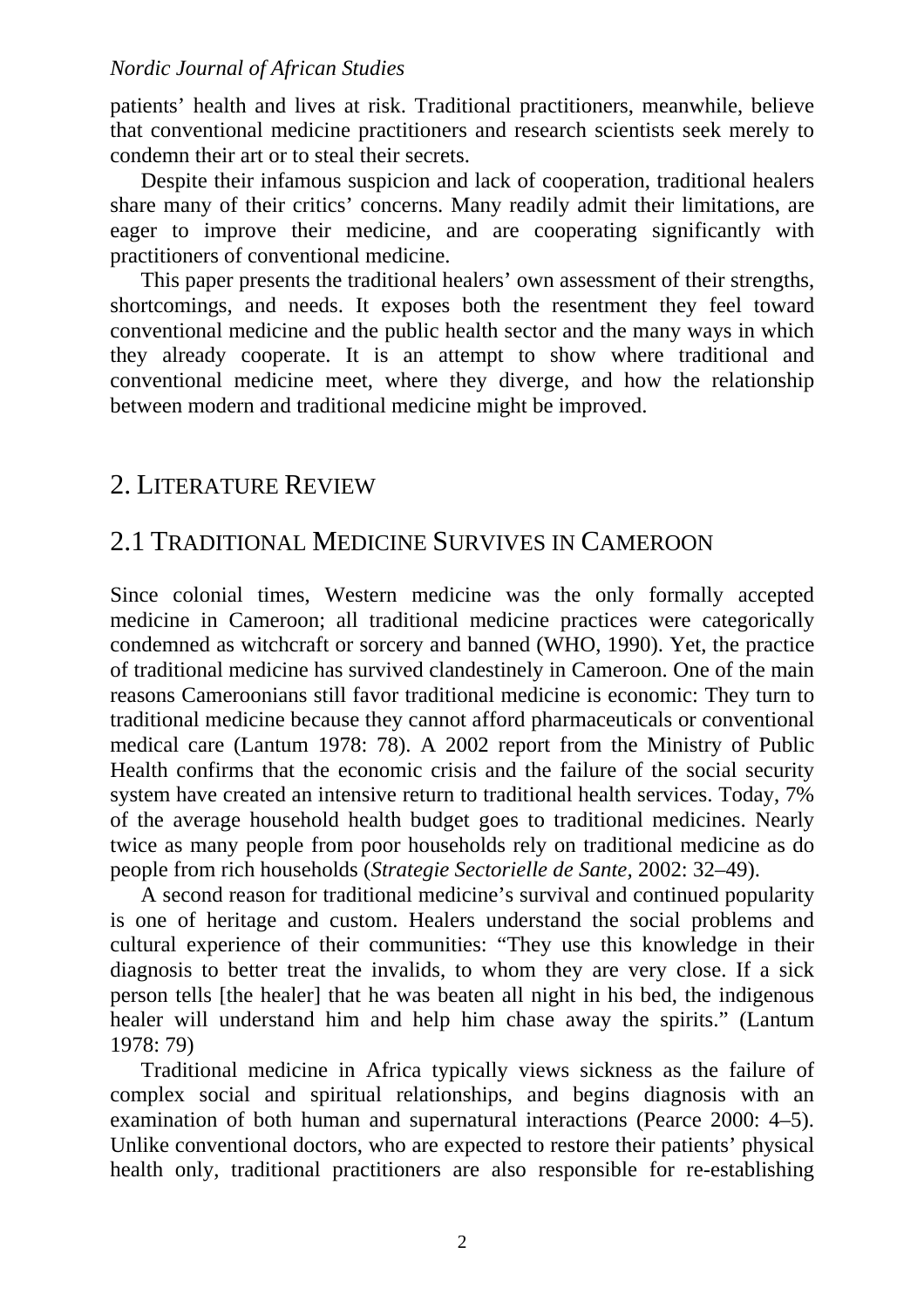social and emotional equilibrium based on traditional community rules and relationships.

### 2.2 GLOBAL RENEWAL OF TRADITIONAL MEDICINE

Over the past several decades, support for traditional medicine has dramatically increased worldwide. In the Alma Ata Primary Health Care Delivery Declaration of 1978, which called for "health for all by the year 2000," the World Health Organisation (WHO) acknowledged the importance of traditional medicine in providing primary health care and encouraged countries to develop official policies on traditional medicine (Saleh 1993: 21–22). The WHO General Guidelines for Methodologies on Research and Evaluation of Traditional Medicine (2000) provide a strategy for assessing the safety and the efficacy of traditional medicine.

The HIV/AIDS pandemic has also forced public health officials throughout the developing world to reconsider their attitude towards traditional medicine. It is recognized that traditional healers may be instrumental in preventing the spread of the virus as well as caring for the sick, particularly in rural areas with few conventional medical facilities or practitioners. There's also the possibility that medicinal plants may actually hold the key to fighting the virus. Indeed, *in vitro* studies of the alkaloid michellamine B, isolated from the indigenous Cameroonian plant *Ancistrocladus korupensis,* showed that the compound is active against two strains of the HIV virus, although it is at present far too toxic to be used as a therapy (Cragg and Boyd 1996: 128–132).

## 2.3 RESISTANCE TO THE REINTEGRATION OF TRADITIONAL MEDICINE

Socioeconomic realities and a shifting policy emphasis from international organizations have started finally to bring traditional medicine out of the shadows. However, integrating alternative medicine into a national health-care program is not easy. In many countries, there is still resistance to officially accepting traditional medicine. In large part, this resistance stems from the primary philosophical distinctions between conventional medicine, which is based on the results of experiments and views illness as the result of pathological agents, and traditional medicine, which accepts that disease can have supernatural causes (Sofowora 1996: 52–53). While the Western-trained medical practitioner may recognize the chemical importance of an herb's active ingredients, he or she may dismiss or underestimate the comprehensive effect of the mystical aspects of traditional medicine.

Skepticism on the part of the conventional doctor or scientific researcher is reinforced by the widespread and well-founded conception that modern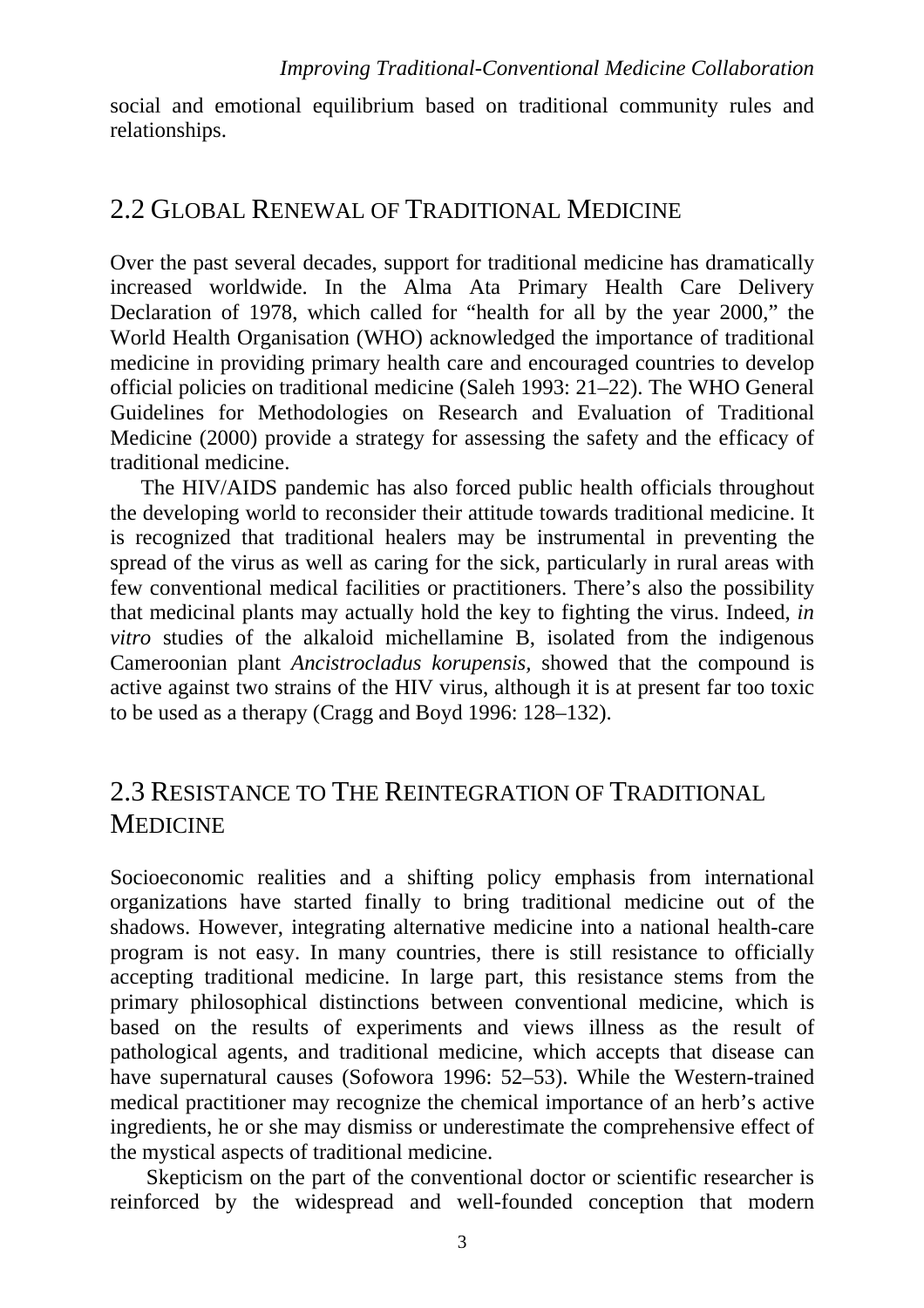traditional practitioners are increasingly charlatans, or fakes. In Cameroon, the head of the AIDS-Cameroon Program seemed doubtful about the possibility of collaboration with traditional practitioners, declaring that the majority of healers are unreliable: "Out of 100, you might only have five who a really good traditional doctors… The rest might be fake, going around saying they can cure AIDS. We need to work on this before we can embark on any sort of collaboration", (Tzortzis 2003). Paradoxically, this criticism supports one of the main arguments in favor of officially accepting traditional medicine: It would provide a viable authority to regulate and discipline traditional healers.

Another problem with integrating traditional and conventional medicine, however, is resistance on the part of the traditional practitioners themselves. Healers consider their knowledge of plants and medicines to be inherently secretive, because it is a gift from the ancestors and perfected through years of apprenticeship and training. Having suffered to learn their art, they are reluctant to hand any information over to an "uninitiated" researcher, even if the sharing might benefit themselves or their communities. In Ethiopia, a carefully designed toxicity study of a traditional AIDS remedy had to be stopped because the traditional practitioner wouldn't let the medicine out of his sight, even though he'd been told that all benefits of a successful experiment would go to him (WHO 1990: 37).

The question of how to properly compensate traditional practitioners for their medical and botanical knowledge is a sensitive one: "The main contributing factor [for poor cooperation between traditional and conventional medical practitioners] has been lack of confidence, since the [traditional medical practitioners] are seldom legally protected. There are very few laws, if any, that address the issue of traditional medical systems in totalis. Merely recognizing the existence of TMPs is not sufficient. Laws and regulations to empower and protect them have to be enacted. These legal rights would allow the TMPs to benefit from adequate compensation for their knowledge" (OAU/STRC/DEPA/KIPO 1997: 8).

How a researcher approaches healers and what he or she offers can be key to gaining their confidence and the desired information. Modern healers operating in an urbanizing society expect to be rewarded for their cooperation, especially since they recognize its increased popularity in Western cultures. They tend to believe that their knowledge will be sold to pharmacies or immediately be converted into a profitable drug, from which they will not benefit. In instances such as the exploitation of Cameroon's *Prunus africana*, this has not been far from the truth (Hall et al. 2000). As a result, they may choose not to cooperate, or they may demand sums that seem excessive to research scientists, who may consider the information to be universally beneficial, or who do not expect to profit monetarily from the information themselves.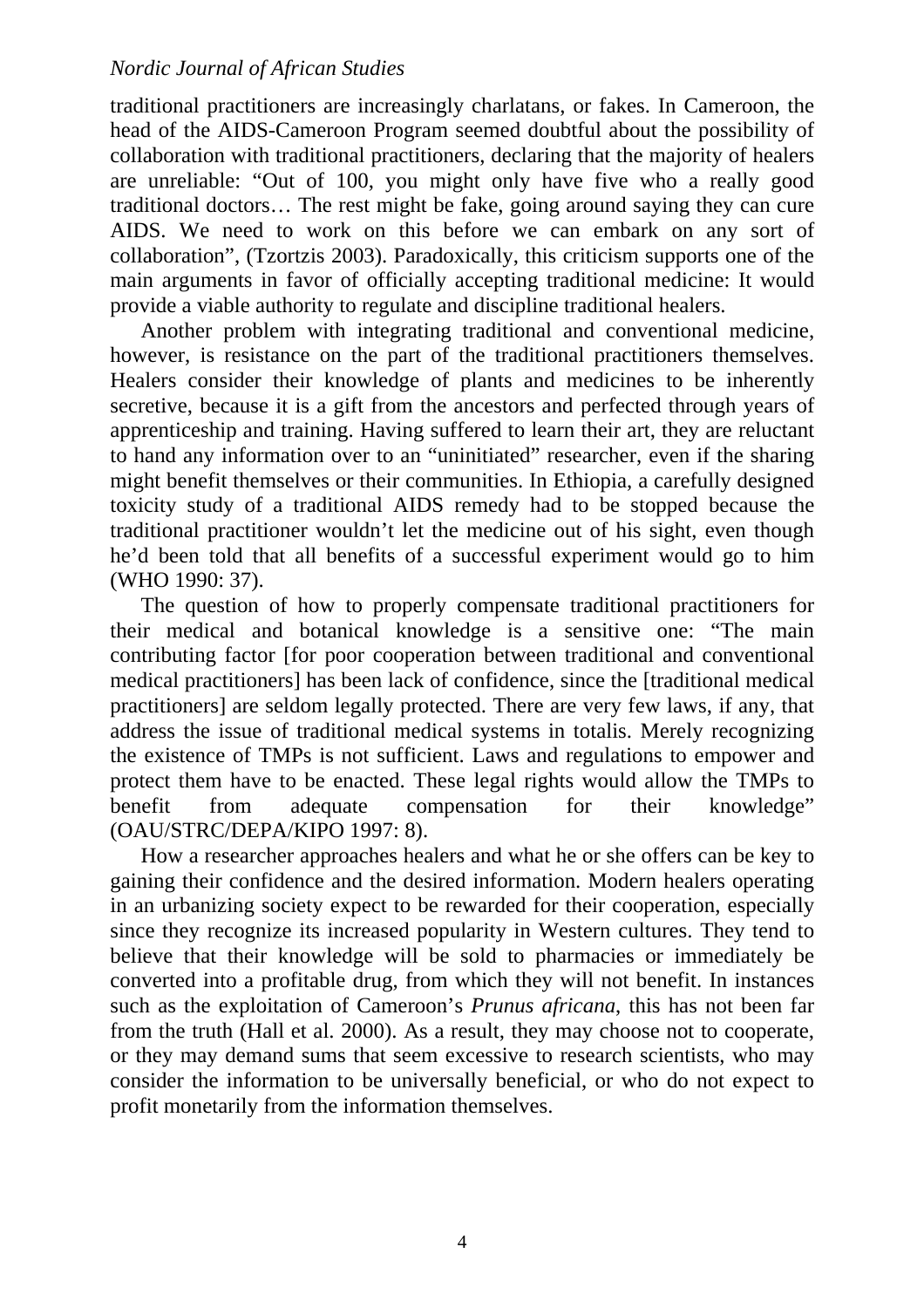## 2.4 TOWARDS IMPROVED COLLABORATION

Despite the difficulties mentioned above, the impediments to conventionaltraditional medicine integration are not insurmountable. In fact, "some of the approaches to health care taken by Western and traditional healers often show fundamental similarities" (Daly and Limbach 1996: 48–60). Many traditional practitioners have a sophisticated conception of disease, while many Westerntrained practitioners are able to adapt to other conceptions of health and disease. This offers hope that, as long as the interest in traditional medicine continues, cooperation between the two sectors is likely to improve. A sensitive approach and a full respect for the spiritual and cultural aspects of traditional medicine are necessary if traditional practitioners are to fully collaborate in a national healthcare strategy. Solicitation of the healers' opinions and concerns may be an early step in that direction.

## 3. METHODOLOGY

For this study, 17 traditional practitioners from the capital city of Yaounde and its outskirts were interviewed. Because urban traditional healers build their reputation from word of mouth, the first traditional healers selected were those recommended in conversation by residents of Yaounde. Heads or members of healers' associations were particularly sought out, because it was assumed that they would be most active in advocating for traditional medicine and best prepared to articulate the grievances of traditional healers as a group. Seven subjects were executive members of at least one Cameroonian traditional healer's association (although at least one of these associations had a membership of only one). Most interviewees referred the author to another healer or another healers' association. Roughly half of the healers with were selected from the city proper in this manner.

During the month of December the author worked in collaboration with an ethnobotanist at the Centre de Recherches en Plantes Medicinales et Medicine Traditionelle (CRPMT) to contact some of the more isolated, rural healers on the outskirts of Yaounde, who have had less contact with conventional scientists and minimal knowledge of public health policy.

The traditional practitioners surveyed hailed from six of the ten provinces of Cameroon and ranged in age from 30 to over 80 years old. The subjects used a number of terms to describe themselves, including traditional practitioner *(tradipracticien)*, healer *(guerisseur)*, herbalist *(herboriste)*, doctor of traditional medicine, indigenous healer, traditional therapist *(traditherapeute),* and naturopathist *(natuorpathe).* Each has his or her own slightly variant definition for these terms. For the purposes of this paper, the two most commonly used titles, traditional practitioner and healer, will be used interchangeably. All of the subjects' names have been changed to protect their anonymity.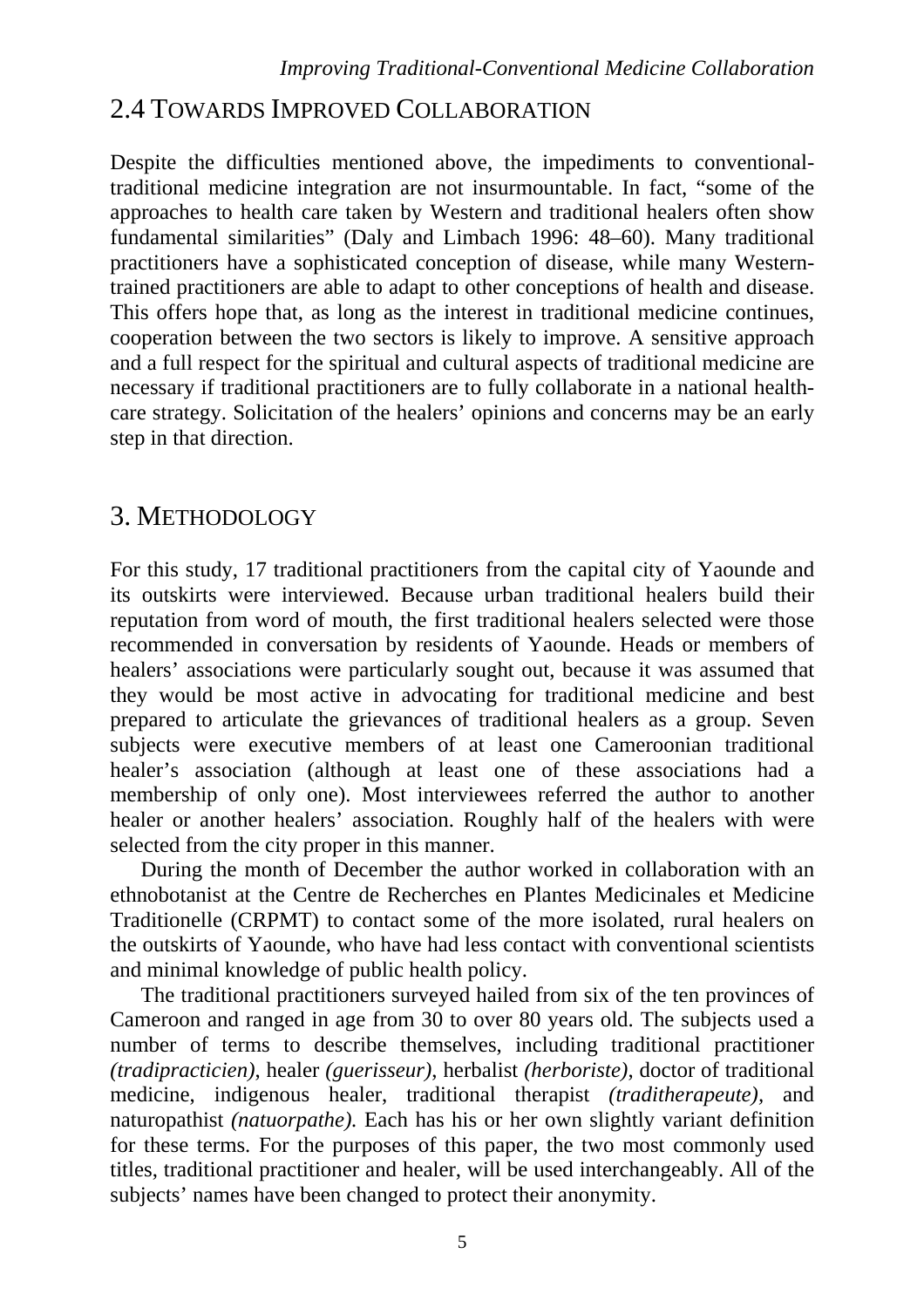Interviews lasted approximately one- to one-and-a-half hours and took place in the healer's home, which was usually also his place of work. Because healers are notoriously reluctant to divulge what they consider to be secret information about their profession, it was emphasized that the author sought opinions only (not plant names or medicine contents). The questionnaire touched upon a number of diverse subjects, including the healer's background (how the subject was initiated), details of his current practice (what are his or her specializations and weaknesses, how medicines are measured and stored, where plants are collected), what training programs or seminars he or she has attended, and how the healer believes that the Cameroonian Government, scientific researchers, and conventional medicine practitioners view traditional medicine. In the analysis that follows, qualitative research methodology was used to select major themes from the interviews, in the area of the healers' views of their own strengths and limitations, the distinctions they make between charlatans and genuine healers, and their interactions with and opinions about conventional medicine practitioners and the public health system.

### 4. RESULTS

## 4.1 PART I: HEALERS' CLAIMS REGARDING THEIR STRENGTHS AND SHORT-COMINGS

The subjects were eager to discuss the problems plaguing the profession of traditional medicine today. Many volunteered statements about what they perceive to be the most serious practical difficulties with operating in traditional medicine in the era of modern medicine. Interestingly, many of these problems matched the concerns of the conventional medicine practitioners and of the general Cameroonian public.

*Improper Dosages*: The toxicity of some medicinal plants and their potential to do harm is a common complaint among those who would like traditional medicine to be standardized. It's commonly believed that traditional practitioners either don't know the strength of their own medicines or don't bother to tailor doses to the size or body weight of the patients.

All healers interviewed acknowledge that plants can be toxic, but none doubt their own prescriptions. Most learnt to concoct medicines by observation and practice, just as good cooks perfect their repertoire by helping their elders add a pinch of this and a bundle of that. Brenda, a healer who specializes only in hemorrhoids, mixes oil from one seed and ashes from a second plant to make the remedy she learnt from her father. "I don't measure, but I know by the consistency of the cream, [whether the proportions are right]. The dosage strength depends on the length of the suffering. If the person has been suffering a long time, I give more cream. If the patient has suffered only a short time, the dose is smaller."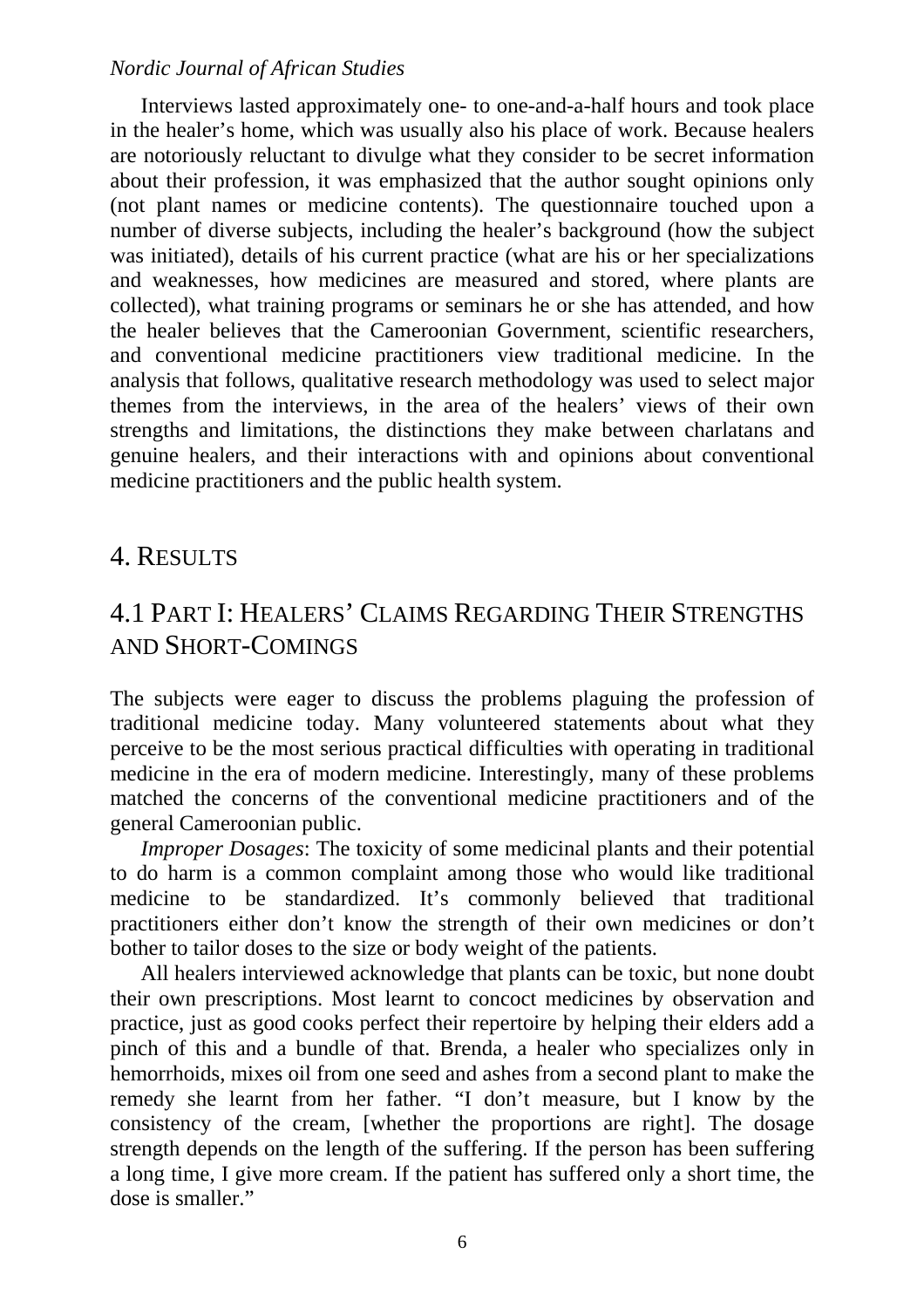#### *Improving Traditional-Conventional Medicine Collaboration*

Precision of a traditional practitioner's doses also evolves from rudimentary experimentation during his years of practice, often at the expense of the patient or the healer's own family or animals. Dr. Bernard runs a pharmacy of traditional medicines, where members of his healers' association can sell their traditional remedies, packaged and labelled. How does he decide which medicines are acceptable to be sold in his pharmacy? "You can't give a patient a medicine you or your family hasn't used. To sell his medicine in [my] pharmacy, the traditional practitioner must try it on a patient in front of me. Then I can see if it is too much or not. If it's a purgative, [the tradipractitioner] gives it to the patient and says, 'Take this quantity, it will wash your bowels.' If it's too much, it will cause dehydration. Or if it's a vomit drug, you give it to the patient to see how he vomits. Or you test it yourself. That's quite an important stage."

Several healers admitted that proper dosage of medicines can be a problem, and a few have taken to labelling their medicines or writing out a "prescription" to help patients remember their instructions. Nonetheless, most traditional practitioners believe that the occurrence of unwanted side effects is the fault of the patient. "If there's a problem of dosage, you've wrongly taken the medicine," says a female healer named Alice. "I'll know because I know what the side effects are: nausea, vertigo. I measure by looking. Your dose is not same as mine."

Ernest, a thirty-year-old traditional practitioner, tailors his doses to match the age of the patient and the number of years he or she been sick. While he was at work, however, a patient was seen returning with a medicine that he claimed hadn't been effective. "Did you do it as I told you?" asked the healer in a severe tone, repeating the instructions he had given. "Well, that's why it didn't work." The patient shamefacedly apologized and went away with a new bottle.

The possibility of overdose from traditional medicines is probably less of a concern than many critics of traditional medicine think, because the concentration of the active ingredient in a decoction is usually far less than that in a pharmaceutical product (Soforowa 1996: 85). Nonetheless, treating one's patients as guinea pigs is obviously not an ideal way to perfect one's remedies, and without written information, it's easy for recipes to alter or for mistakes to be learned over generations. Written information about their remedies as well as measuring tools, a machine for encapsulating dried medicines, and uniform containers for liquid solutions might improve their practice and reduce the chance of negative side effects.

*Poor diagnosis*: Another problem frequently cited by critics of traditional medicine is the poor diagnostic methods of traditional practitioners. Traditional diagnosis doesn't use the stethoscope, thermometer, and blood tests of conventional medical treatment. Traditional practitioners rely mainly on their "vision" to discern the person's illness and its probable causes. Some healers ask the patient questions about his or her symptoms, others simply tell the patient what he or she has, based on the healer's particular method of diagnosis. (Diagnostic tools may be a bowl of water, cowries, seeds, leather fetishes, mirrors, or candles.) When the ailment is mystical—for example, a spell cast by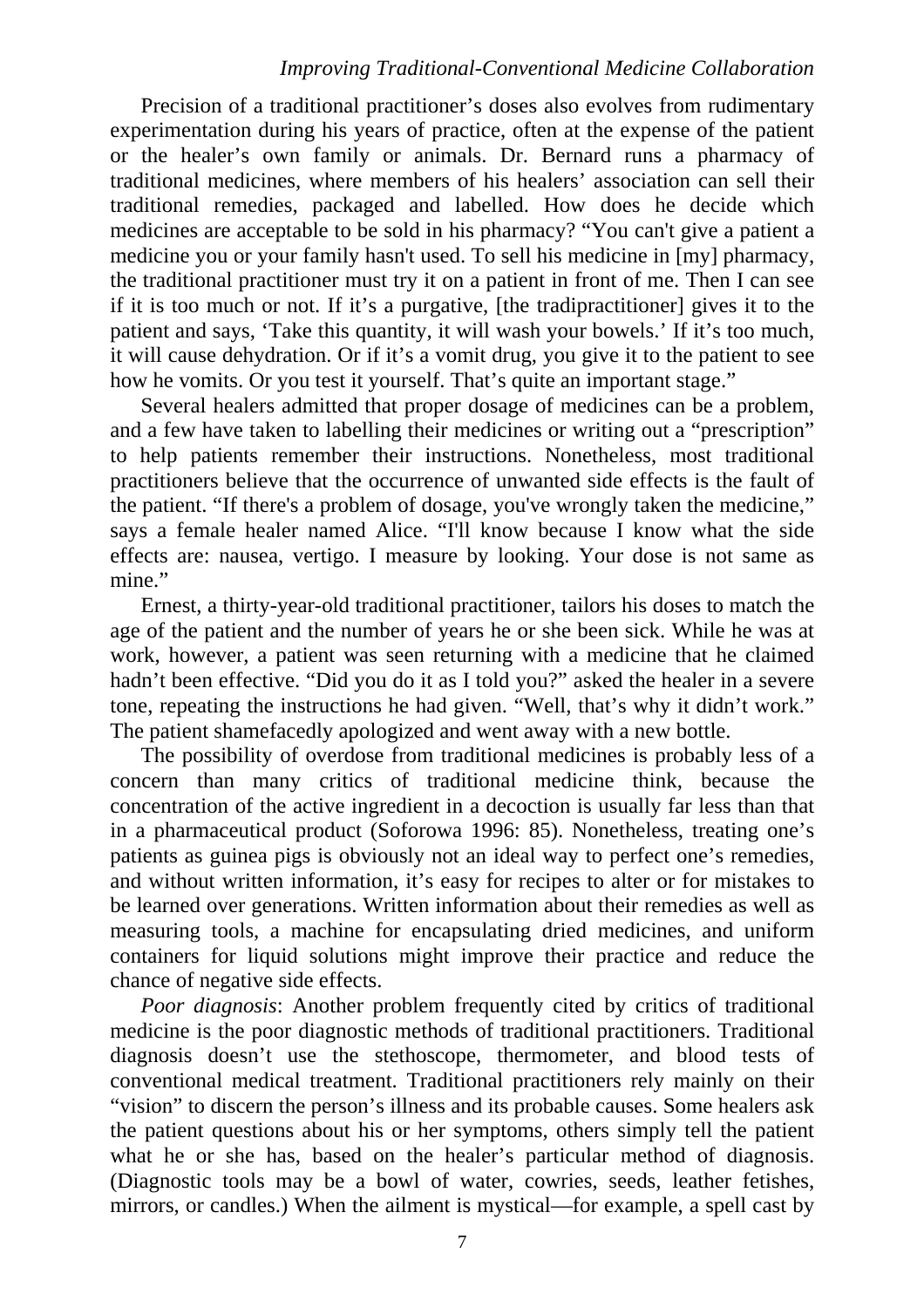a witch or sorcerer, or difficulties in luck, marriage, or career—ritual diagnosis is a fundamental part of the traditional healing process.

The fact is, however, that witchcraft and sorcery cases are rarely separate from physical illnesses. Patients who require a spiritual cleansing or curse lifted usually present with symptoms of identifiable diseases, such as malaria, typhoid, fevers, blocked fallopian tubes, or "madness," which also must be treated. Moreover, since many patients come to urban traditional practitioners with a diagnosis from the hospital, the traditional practitioner should have the same concept of the physical ailment as does the conventional practitioner.

Unfortunately, this is rarely the case. In speaking with traditional practitioners about the causes of disease, it appears that many problems are considered to originate from the stomach or to be caused by "worms," a vague word that seems to describe everything from parasites to infertility to mystical ailments. This vagueness of terminology does not necessarily mean, however, that traditional practitioners don't know what they're treating. Thomas, the Secretary General for an association of traditional practitioners, explains that "African traditional medicine is based on the specific way of diagnosing which is passed from generation to generation. It's not the same as a conventional one, but he knows what he's treating. It's only after patients come back from the hospital for treatment, and return to the hospital for confirmation (yes, there's lots of interchange between public hospitals and traditional practitioners) that the traditional practitioner knows he's been treating jaundice, not hepatitis, for example." Thus, the traditional practitioner may know what quite well what he's treating, even if he doesn't call it by its conventional name.

Nonetheless, because many patients visit both conventional and traditional medicine practitioners, many traditional practitioners believe that a better understanding of conventional medical terminology and some lessons in basic anatomy would clear confusion and help improve their practice and the safety of their patients.

For example, a healer named Alice had been training to be a conventional nurse, but she was chosen instead to be a healer. Currently, she handles mainly mystical disease cases, which she treats in a state of trance. However, she believes that her conventional medical training gives her an enormous advantage over other traditional practitioners who have no knowledge of anatomy or hygiene. "They have problems," she says, "They're working in the dark. I know how to touch someone. With the training I've had, I can't do just anything I want to a patient. I've studied general medicine. That's what gives me an advantage in my work…"

*Charlatanism:* The problem of charlatanism, or fraudulent healers, is of great concern to all traditional practitioners, as it damages the reputation of traditional medicine. Unlike in the village setting, where the local medicine men are known to all, in the urban environment, there are hundreds of traditional practitioners competing for clients.

Furthermore, because there are no diplomas or professional qualifications required for becoming a traditional practitioner, anyone can claim to be a healer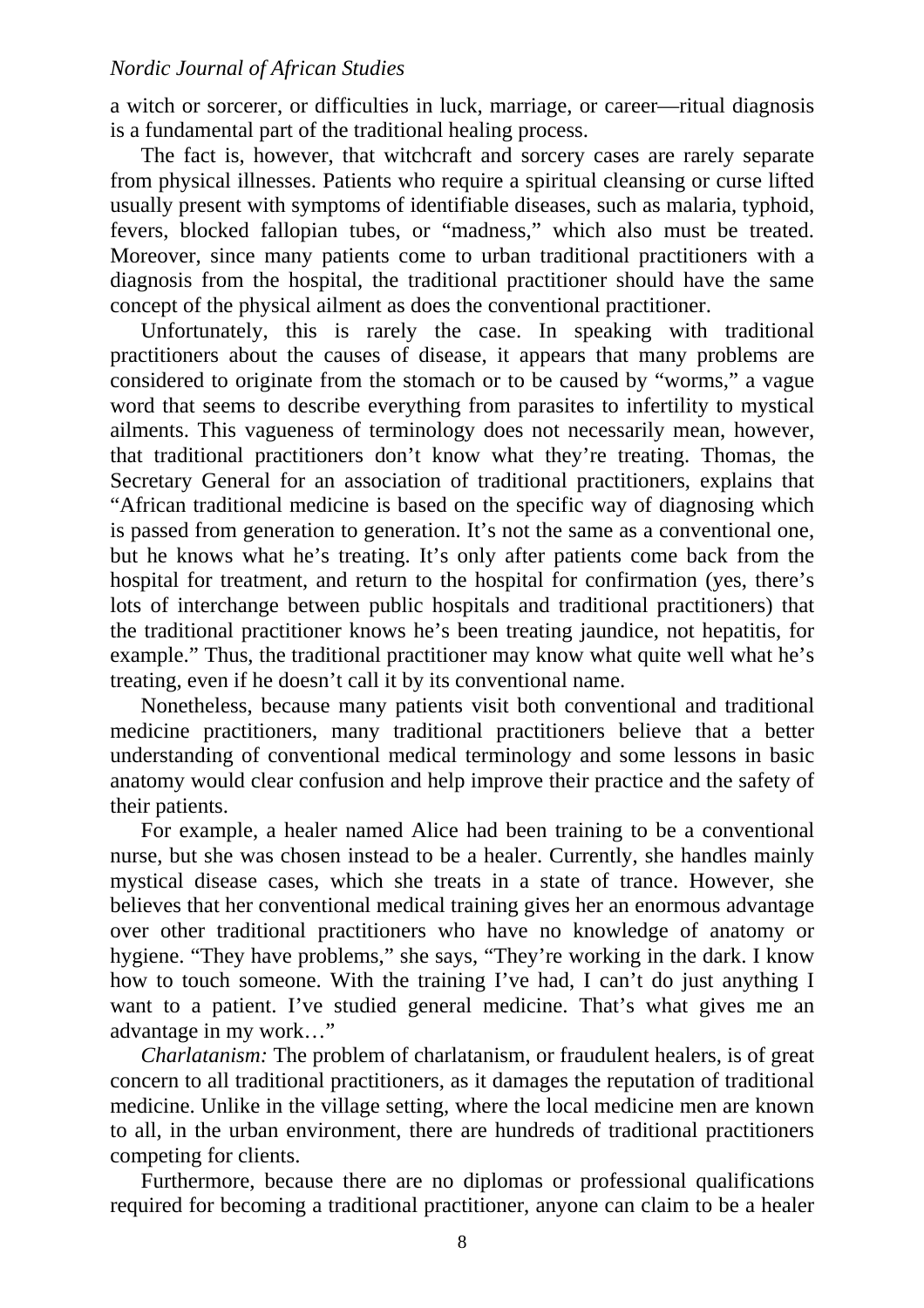#### *Improving Traditional-Conventional Medicine Collaboration*

and start recruiting patients. Patients who are visiting traditional practitioners for the first time, out of desperation, poverty, or curiosity, have no way of verifying the traditional practitioner's credentials and can easily be duped by the charlatans who infiltrate the profession.

However, the traditional practitioners themselves have very clear-cut criteria for recognizing a charlatan. Their overwhelming opinion is that skilled healing speaks for itself. Therefore, a signboard or plaque in front of the house is a sure sign of a dubious healer, of someone who has to advertise his skills because he knows they are less than proficient. "It's easy to put up a plaque," laughs Ernest, "You can have some fake who can cure, say, 5% of his patients, and [even he] still manages to succeed from time to time. But if he doesn't treat at least 50% of his patients, he can't claim that he's a healer." All of the subjects received their patients through word of mouth and testimony of their patients' relatives and friends who have suffered similar illnesses and been successfully treated.

A second sign of a charlatan is excessive fees for services. The traditional practitioners who were initiated by parents or grandparents were usually taught that money and healing should not be connected. For example, Dr. Bernard was taught that, "There are certain treatments that you shouldn't charge for. You do it for free. Convulsion in children… a bad tooth, you have to extract it for free. There are other treatments for which people have to bring a fowl… If you charge money, you will lose the science. It will not be effective."

An authentic traditional practitioner is obliged to treat a sick person whether or not she can pay. However, in the traditional system, the patient reciprocates by giving whatever he can to show his gratitude. Most healers say that their patients come back to express their appreciation with gifts, and the healers receive much more from this than they would if they charged more money. Ernest claims to live entirely "from the recognition of my patients… If someone brings me food, I'll eat it. If someone gives me money, I'll buy myself some clothes, shoes… If you're in traditional medicine for the money, you'd better become a bandit."

Another indication of a charlatan is dependence on magic tricks during consultation. Because the ritual side of traditional medicine involves a certain amount of mystery and supernatural intervention, this clue can be difficult for a patient to discern, particularly if it is his or her first experience outside of conventional medicine. Some of the deceptions mentioned include feigning to pull pins and needles out of a person's arm, using sleight-of-hand tricks or containers with double lids to make objects "disappear," using recording devices to produce mysterious voices of the "ancestors," and creating a vacuum with one's fingers to stop the flow of water from a punctured tin can. Unfortunately, not all tricks are quite so harmless. Laurent reports that, "I've even seen one… grind up ashes and add some salt, and give it as a remedy. You give 5000cfa [\$10], another patient gives 5000cfa. At the end, the "healer" has 50,000cfa [\$100]. But it's only ashes! There are some charlatans who can even kill you."

*Self-limitations of treatment*: A common complaint about traditional medicine is that healers claim they can treat everything. Certainly, healers are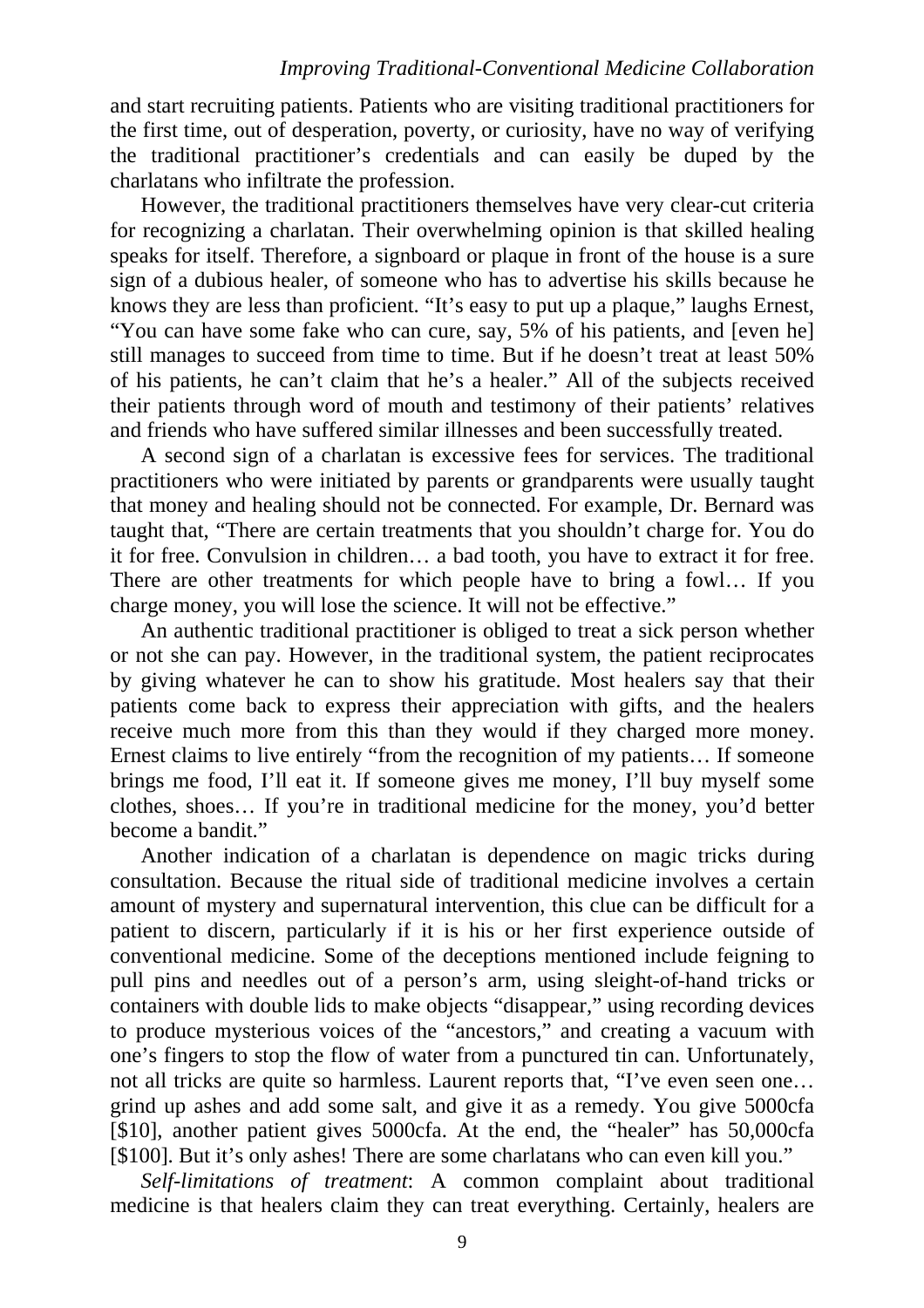not particularly modest about their abilities. "To tell the truth, since I've been working, I haven't had a case where people come back to say that it didn't work," said one healer. "I have a 90% success rate in my cases," boasted another. On closer inspection, however, it seems that this astonishing success rate is bolstered by the healers' clear consciousness of their own limitations. Traditional practitioners are particularly reluctant to damage their reputation—or worse, to be accused of sorcery—by having a patient die under their care. Thus, if a healer believes that a case is hopeless or beyond his abilities, he sends him away or to the hospital. "There are many maladies that I can't treat," said Alice, the woman who studied nursing, "I just look at a person, and I know if I can treat him or not. If I can't, I send him away. But when I send someone away, I know he has a slim chance of living [much longer]. He himself knows, when I look at him, that it's finished."

Most healers recognize that hospital diagnosis and drugs can render treatment more successful, even for diseases they consider common and relatively easy to treat, such as malaria and other fevers. Laurence handles difficult spiritual afflictions but sends many of his "simpler" cases, such as severe malaria or amoebiasis, to the hospital. "We have indigenous remedies for these, too, but the hospital drugs are more efficient," he says. Eight healers specified the illnesses that they know they cannot handle and that they send to the hospital. Top among these is HIV/AIDS; however, many say that they are able to make the patient feel better by treating the symptoms of opportunistic infections such as thrush, diarrhea, fever, and poor appetite.

### 4.2 PART II: TRADITIONAL AND CONVENTIONAL MEDICINE MEET AND DIVERGE

Most traditional practitioners in the urban environment have some contact with conventional medicine practitioners and facilities. Some have direct communication with a particular medical practitioner, others routinely refer certain cases to hospitals, and many receive patients who come to them from the hospital, either because they are dissatisfied with the conventional treatment or because they cannot afford the prescribed medicine. The use of hospitals by healers and their patients is one way in which the urban environment is spontaneously altering traditional medicine and influencing the healers' opinions about their role in Cameroonian society.

*Interchange between hospitals and healers*: The proximity to hospitals and availability of medical tests in the urban environment primarily serves as a sort of backup for the healer. "It must be said that traditional medicine has evolved a lot," said Ernest, "I often send my patients to the hospital for this or that exam to be sure that I know at what level he has this sickness. Usually, venereal diseases, diabetes, hypertension… and after the treatment, I send him back for the control, to see if I should add something or change something."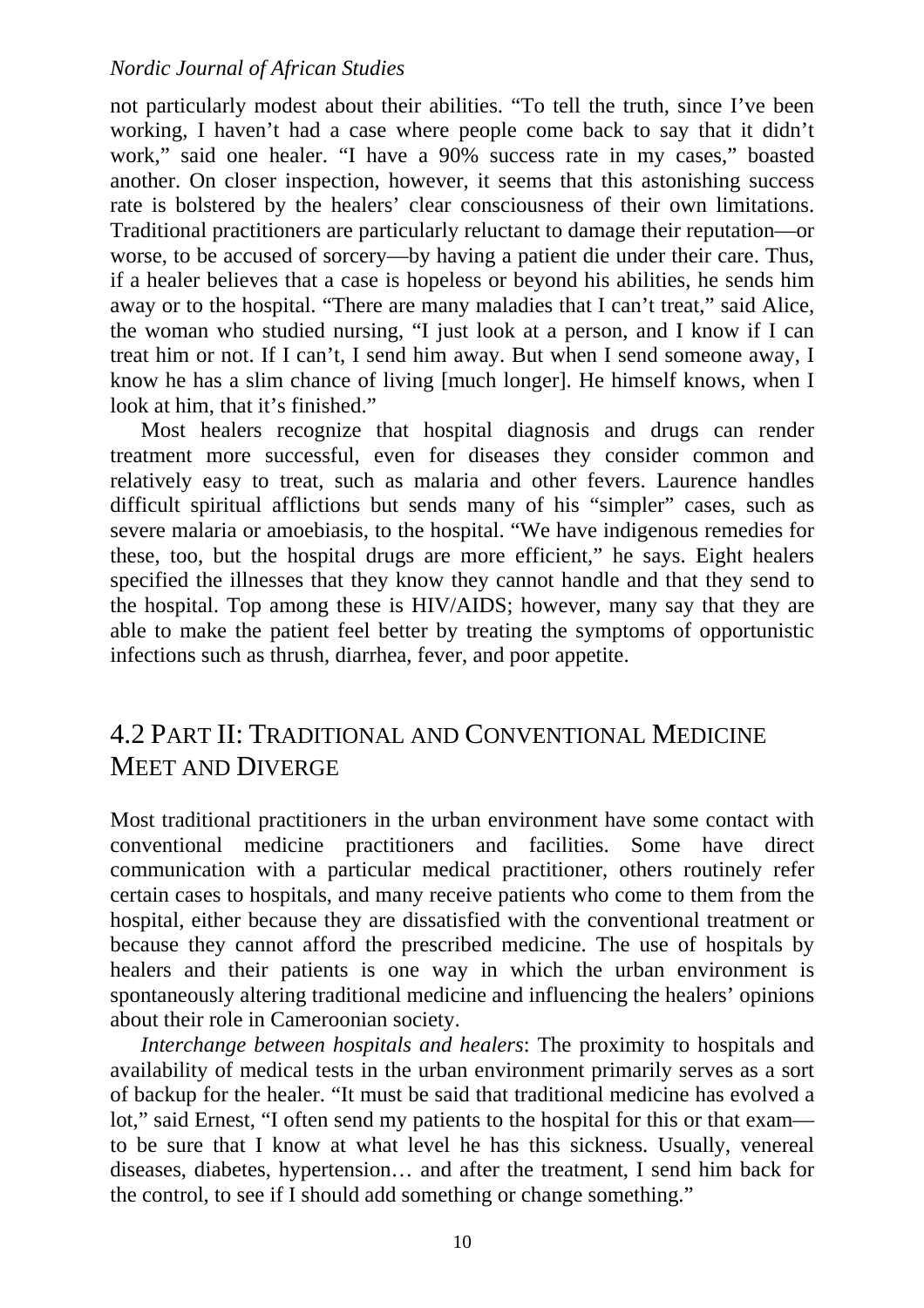#### *Improving Traditional-Conventional Medicine Collaboration*

The exchange with the hospital can help make up for the tools and training that the healer usually lacks. A healer may not have a blood pressure monitor nor know how to use one, but he may easily know several plants that treat hypertension. Thus, a patient who comes to a healer with a diagnosis of hypertension from the hospital can receive effective care for less money and possibly greater comfort.

Many healers seem to think their connection with hospitals is unique, but in fact, more than half of the urban traditional practitioners spontaneously asserted that they send their patients to hospitals for diagnosis, tests, and/or a posttreatment "cross-check." Several healers could also name specific conventional medical practitioners who refer patients to them.

The difficulty in this exchange is how to handle simultaneous treatments. As mentioned above, it is critical that traditional practitioners understand conventional terminology. It is also important that both patients and traditional practitioners understand that herbal remedies can react negatively with or alter the effects of conventional medicines. A few traditional practitioners insist that patients stop conventional treatment before they begin the traditional remedy, but most believe that the two systems of treatment can complement each other without complications. Unfortunately, it also seems that many patients do not tell their conventional practitioners that they are simultaneously using traditional medicines.

*Resentment toward conventional medicine practitioners*: Ironically, it is their very spirit of cooperation with conventional medicine that fuels the healers' intense resentment toward those in the medical profession, the Ministry of Public Health, and the research scientists who study their plants. A few conventional medical practitioners in Cameroon openly support traditional medicine; some have even learned some traditional remedies themselves. But in general, healers feel that the conventional medical practitioners either ignore or disparage traditional medicine. Thomas puts it bluntly: "There is a superiority complex among the conventional doctors. They do not believe, or don't want to, that traditional medicine has any real value."

The creation of nongovernmental organizations (NGOs) is one way in which traditional practitioners are trying to gain greater recognition. Those who are most active in traditional practitioners' associations are intensely angry about what they perceive as their official disenfranchisement from the domain of public health. Dr. Bernard is president of one such association. "Sometime along the pipeline," he says, "we found ourselves in a sort of colonial oath, whereby anything that's medicine must come from the West. And anything that's African is not considered… The World Health Organization says 80% of the population is being treated by traditional doctors, but we have never seen 80% of the budget of the Ministry of Public Health given to traditional healers. It's quite contradictory."

Whatever they may lack in training and equipment, the healers consider themselves to be serious and competent health-care professionals. Francis, president of another healers' association, says that, "The conventional doctors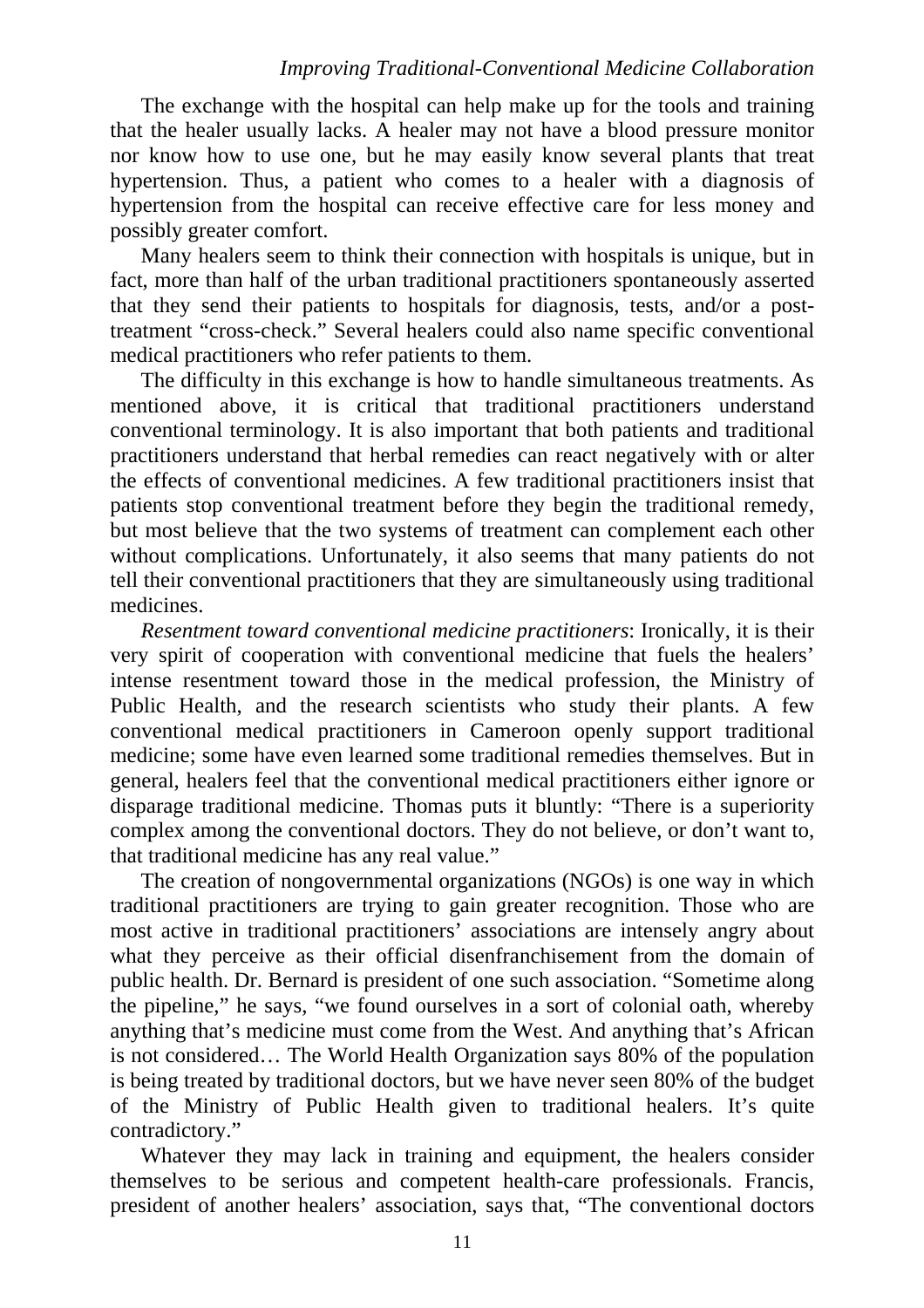think it is wrong for you to call [traditional practitioners] "doctors." But whether you like it or not, the patients call them "doctor." Because where you [the conventional medical practitioner] fail, and the healer succeeds, the patient recognizes that the healer is the "doctor."…I came to you [the conventional medical practitioner], you gave me an ordinance of 20 medicines, and I'm still not feeling fine. Then the man you call a "native man" gave me his concoction of plants, and I'm feeling well. So I recognize *that* man as my 'doctor.'"

Mainly, it is lack of funding for education, training, and seminars that vexes the traditional practitioners. Though their education level varies widely (some have not completed primary school, others have a university degree), the traditional practitioners have a deep thirst for knowledge and yearn for greater inclusion in and instruction from the public health sector. For the sake of the Cameroonian population, it is important that the Government and the public health system take advantage of this interest. Even a single, simple lesson can have a critical impact on a person's practice, thus affecting the health of perhaps hundreds of patients a year.

For example, the  $14<sup>th</sup>$  Convention on Medicine in 2001 had as theme "Traditional medicine, national patrimony." Many traditional healers were invited to attend. One semi-rural healer said that thanks to that conference, he learnt that it was absolutely necessary to use a new razor blade each time he performed a scarification or indigenous "vaccination." Prior to that, he had reused the same knife blade whenever he cut into a patient's body.

Many healers have been taught to recognize the symptoms of HIV/AIDS, such as skin lesions, chronic diarrhea, and recurring fever, and are able to help the patient feel better. "We have our own 'tritherapy,'" said Ernest, "we can help a patient regain appetite, cure the opportunistic diseases, and increase the red blood cell count. If you can increase the red blood cells, the patient feels better. Because the virus attacks the antibodies in the red blood cells." Two of the subjects were less sure of the symptoms, "I do not know if I treated AIDS or not. I treated a sick person." While the majority of healers admitted that they themselves cannot cure AIDS, many said that among *other* healers, there is still a good deal of misinformation about the virus and how it is spread; some of these other healers believe they have cured AIDS by treating the opportunistic infections.

Dr. Bernard has also profited from a number of correspondence courses and seminars, both internationally and locally sponsored. With his training, he has also written a manual for traditional healers on basic hygiene, recognition of HIV/AIDS symptoms, and education on condom use. Dr. Bernard is trying to "train trainers" to help spread these simple lessons to traditional healers in rural communities, where the stigma about the disease is greatest and condom use is lowest. Dr. Bernard has repeatedly appealed to the Ministry of Public Health for assistance, but he currently has neither the funds nor the vehicle to carry out this work.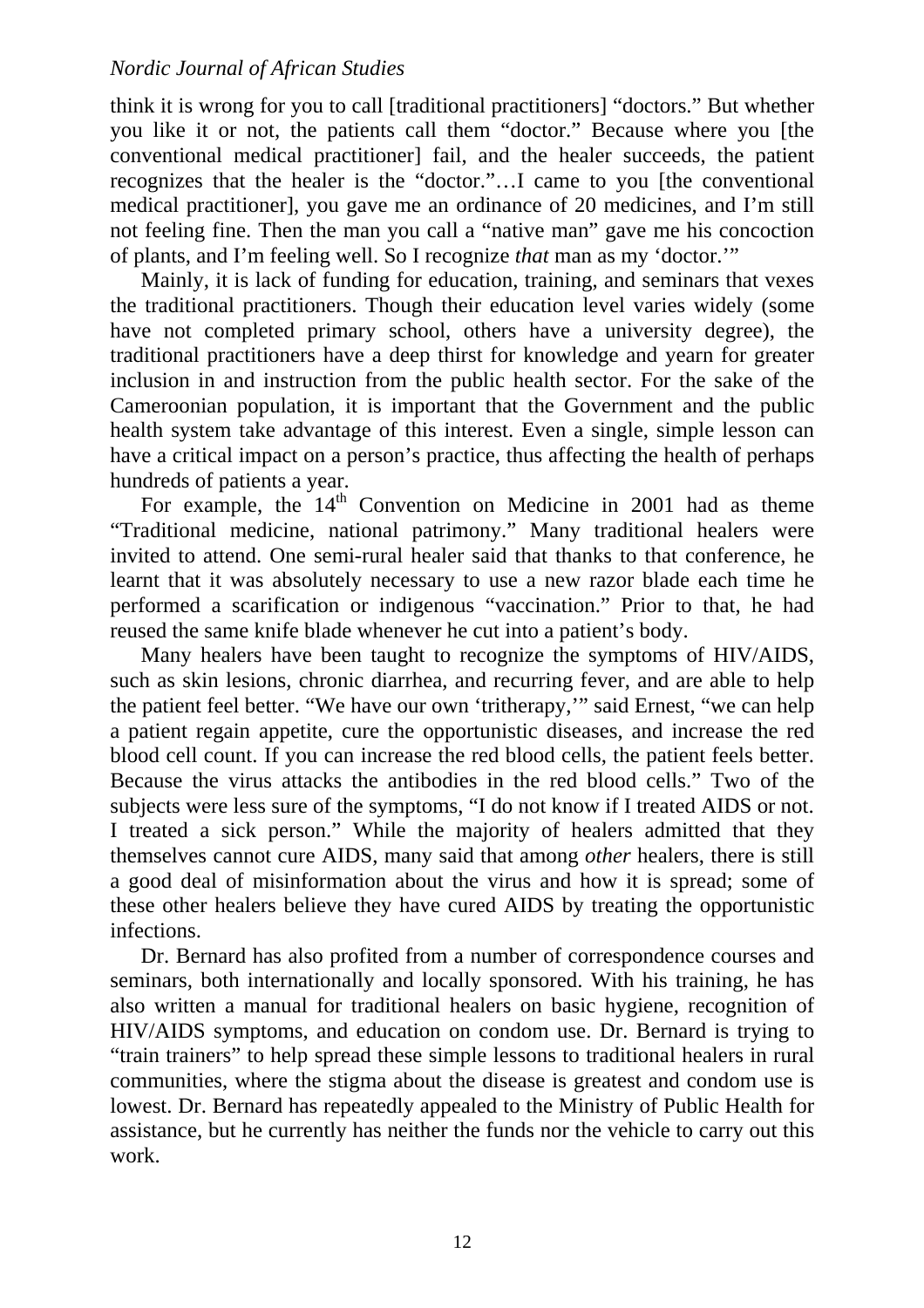## 5. CONCLUSION

Both conventional and traditional practitioners agree that traditional medicine has a lot to learn from modern science and conventional medicine. The practice of traditional in the urban environment is evolving, influenced by the proximity and availability of health-care centers and pharmacies; by the influx of moneyseeking charlatans; and by the number of patients who rely on traditional and conventional medicine simultaneously. All of these factors have caused urban traditional practitioners to be more aware of the limitations of their profession and of the need for a standard set of definitions or tests by which to evaluate the qualifications of a competent traditional practitioner and the efficacy and safety of his or her medicines.

At the same time, the traditional practitioners affirm that there are inherent differences in philosophy and training between traditional and conventional medicine, and that these distinctions make traditional medicine fundamentally a parallel medicine, not a substitute. Traditional practitioners need and desire basic education in anatomy, for instance, but they also believe that their own medicine has certain advantages over conventional medicine. For example, many healers believe that conventional medicine is too invasive and that hospitals are too quick to operate, while the foremost distinction of their own medicine is their holistic approach to health. To restore the patient to health, healers examine not only the physical symptoms, but also the person's physical and social environment and spiritual health.

Thus an important part of Cameroonian traditional medicine is the human touch and psychosocial insight that, in Western medicine, too, is important to the protection of complete health. Traditional healers would like greater respect and recognition from the public health sector for these strengths and contributions.

The fact is that Cameroonians as a whole seem reluctant to seek care when sick, and that public funding resources for health are inadequate or poorly allocated. Given that traditional practitioners are most often the only affordable health-care resource of the poor, educating and training traditional practitioners could be a valuable instrument in attaining the goals of health for all, particularly in areas where conventional health facilities and personnel are lacking. Exposure to and personal use of conventional medical care seems to have made urban traditional practitioners more aware of the boundaries of their practice. The common conception that conflicts with conventional medicine practitioners are a significant barrier to collaboration seems hollow. Most healers actively cooperate with the conventional medical sector and eagerly seek to improve their practice with conventional medicine lessons. A concerted effort on the part of the Government and NGOs to reach out to healers through regular seminars and training courses would have an immediate impact on the health and well being of Cameroonians without diminishing the unique aspects of traditional medicine. As one traditional practitioner said, "Traditional medicine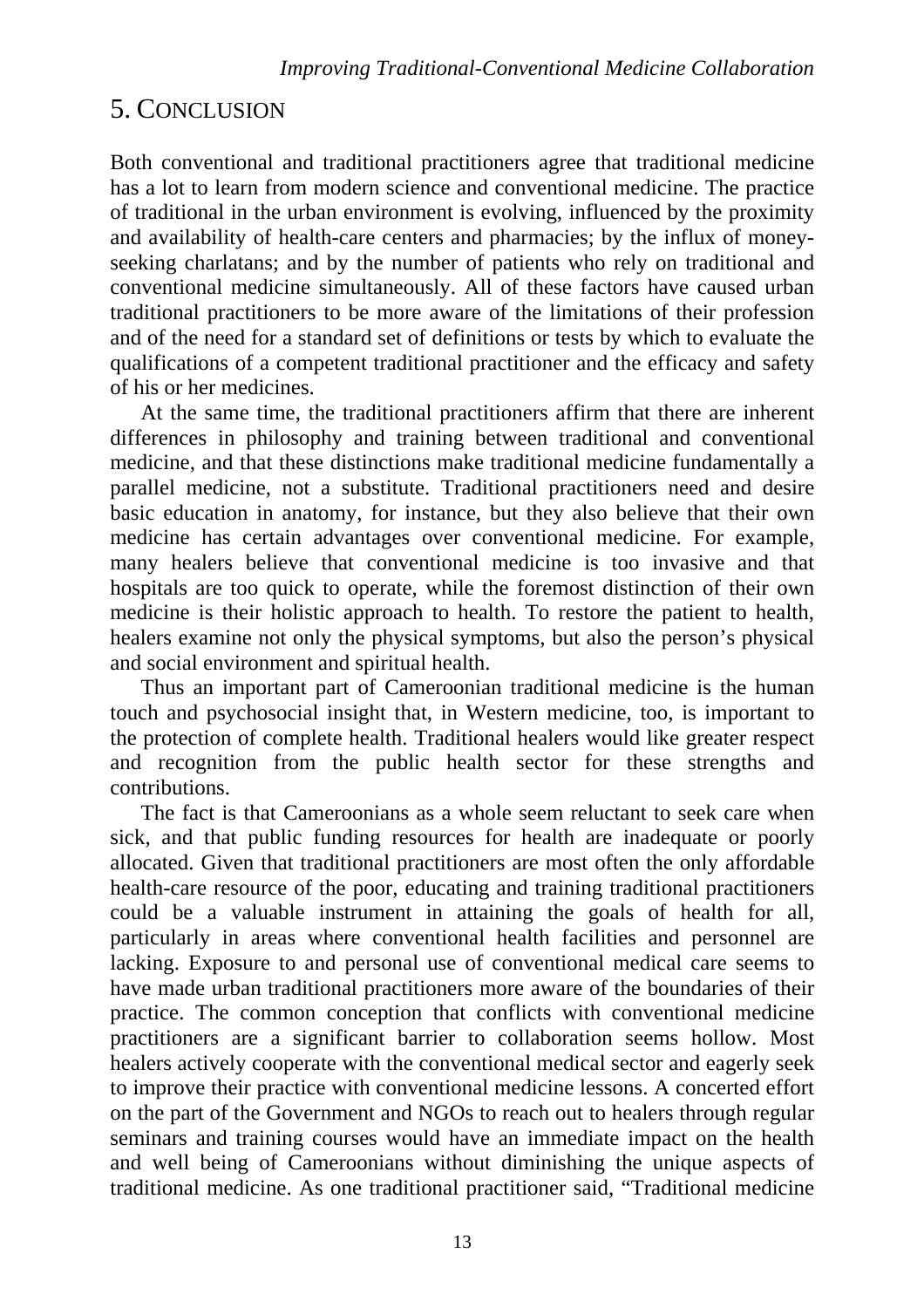is part of our heritage—we do not want to lose it or simply trade it in for Western medicine. We want to keep what is African in traditional medicine. It is ours."

### 6. ACKNOWLEDGEMENTS

The author would like to thank the U.S. Fulbright Commission and the Cameroonian Institute for Medical Research and Medicinal Plants Studies (IMPM) for the opportunity and institutional support to pursue this study. Thanks are especially due to Dr. Tom Agbor, Assistant Director for IMPM, for his time, support, and valuable criticism, and to Dr. Mbita Messi and Dr. Gabriel Agbor for their assistance throughout the study. Grateful acknowledgements also go to Dr. Susan Weinger and Dr. Charles Fonchingong at the University of Buea for their careful reading of early drafts and to Lucian Tion for his encouragement.

### **REFERENCES**

*Enhancing Research Into Traditional Medicine in the African Region*, a document prepared for the  $21<sup>st</sup>$  Session of the African Advisory Committee for Health Research and Development (AACHRD), Port Louis, Mauritius.

Cragg, Gordon M. and Boyd, Michael R. 1996.

Drug Development at the National Cancer Institute. In: Balick, Michael J., Elisabetsky, Elaine, and Laird, Sarah A. (eds.), *Medicinal Resources of the Tropical Forest: Biodiversity and Its Importance to Human Health*, New York: Columbia University Press.

Daly, Douglas C. and Limbach, Charles F. 1996. The Contribution of the Physician to Medicinal Plant Research. In: Balick, Michael J., Elisabetsky, Elaine, and Laird, Sarah A. (eds.), *Medicinal Resources of the Tropical Forest: Biodiversity and Its Importance to Human Health,* New York: Columbia University Press.

Hall, J.B., O'Brien, E.M., and Sinclair, F.L. 2000. *Prunus africana: a monograph*. School of Agricultural and Forest Sciences Publication Number 18, University of Wales, Bangor.

#### Lantum, D.N. 1978.

*The Pros and Cons of Traditional Medicine in Cameroon*, Yaounde: UCHS/University Yaounde.

Ministere de la Sante Publique. 2002.

*Stratégie Sectorielle de Santé: Analyse Situationnelle du Secteur Sante au Cameroun*, paper prepared by Ministry of Public Health, Yaounde.